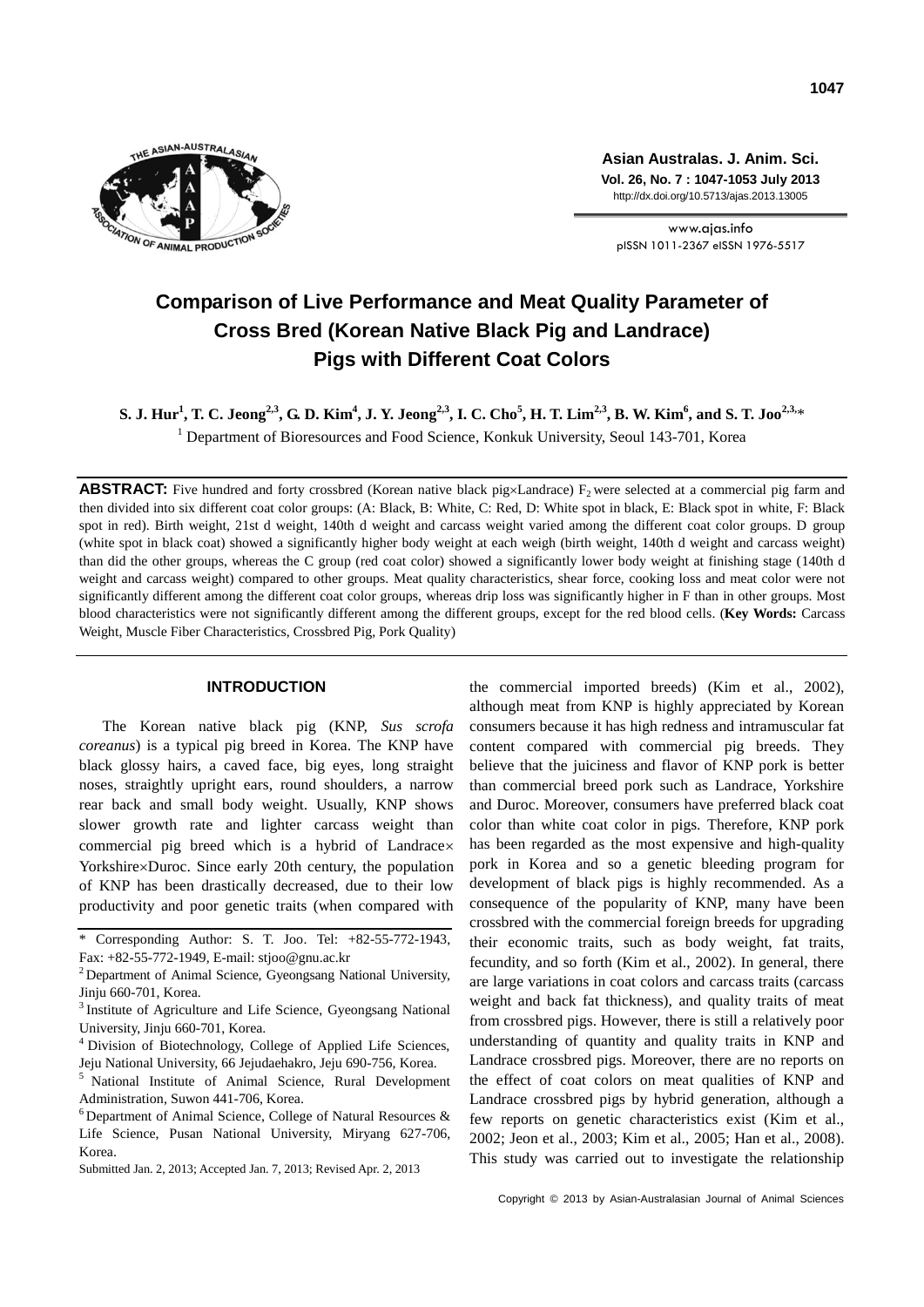between meat quality characteristics and the color of the coat of KNP×Landrace crossbred pigs.

## **MATERIALS AND METHODS**

## **Animal**

Five hundred forty crossbred (KNP $\times$ Landrace) F<sub>2</sub> were selected at a commercial swine farm and then divided into six coat color groups (25 pigs/each group) as shown in Figure 1 (A: Black, B: White, C: Red, D: White spot in black, E: Black spot in white, F: Black spot in red). Body weight was measured at birthday, weaning day (21st d), 140th d and slaughtering day. Backfat thickness were measured at the 4-5th thoracic vertebra. Muscle samples were taken for histochemical analysis within 1 h postmortem and frozen in isopentane chilled with liquid nitrogen, according to the method proposed by Dubowitz and Brooke (1973). After 24 h chilling of carcasses, *longissimus dorsi* (LD) muscles were taken to evaluate meat quality traits, such as shear force, cooking loss, drip loss, fatty acid composition and meat color (CIE L\*, a\* and b\*). Blood samples were collected by a jugular cannula at 12 h prior to slaughter.

## **Chemical compositions**

Chemical compositions were determined using AOAC method (1995). Moisture was determined by oven-drying method at  $110^{\circ}$ C for 24 h; for cooked samples total water content was calculated as (100-(total protein+total lipid+ total ash)). Total protein content was determined by the Kjeldahl method. The crude fat was extracted from 3 g of the meat sample using the procedure of Folch et al. (1957)

with some modification. Three grams of meat sample was homogenized with 30 ml of folch solution I (chloroform: methanol, 2:1, v/v) and homogenized with a Polytron homogenizer (IKA Labortechnik T25-B, Staufen, Germany) for 30 s. The homogenate was filtered with Whatman No.1 filter paper in a 100 ml measuring cylinder after stirring for 2 h at 4°C. The filtered solution was stirred with 0.88% of NaCl (25% volume of the filtered solution), and then allowed to separate into two layers for 1 h at room temperature. After washing the wall of measuring cylinder with 10 ml of folch solution II (chloroform: methanol:  $H_2O$  $= 3:47:50$ , the final volume of the lower layer was recorded. The upper layer (methanol and water layer) was removed using an aspirator, and 10 ml of the lower layer (chloroform containing lipid extracts) was taken in a dish to dry at  $50^{\circ}$ C. The weight of dish was measured before and after drying, and the fat content was calculated using the following equation: Fat content  $(\%) = ((c-b)\times a/10)/\text{grams}$  of sample) $\times100$ , where a = the final volume of the lower layer,  $b =$  weight of dish before drying, and  $c =$  weight of dish after drying. Ash was determined as the remnant weight after calcination of a 2 g sample at  $550^{\circ}$ C for 4 h.

#### **Shear force**

Warner-Bratzler shear force (WBSF) values were determined using an Instron Universal Testing Machine (Model 4400, Instron Corp., MA, USA). Samples were 1.3 cm diameter cores obtained from steaks cooked to  $70^{\circ}$ C internal temperature for 30 min.

#### **Cooking loss**

To determine cooking loss, 2.5 cm thick (approximately



 $\boldsymbol{A}$ 



**Figure 1.** The different coat colors in crossbred pig (KNP $\times$ Landrace)  $F_2$ .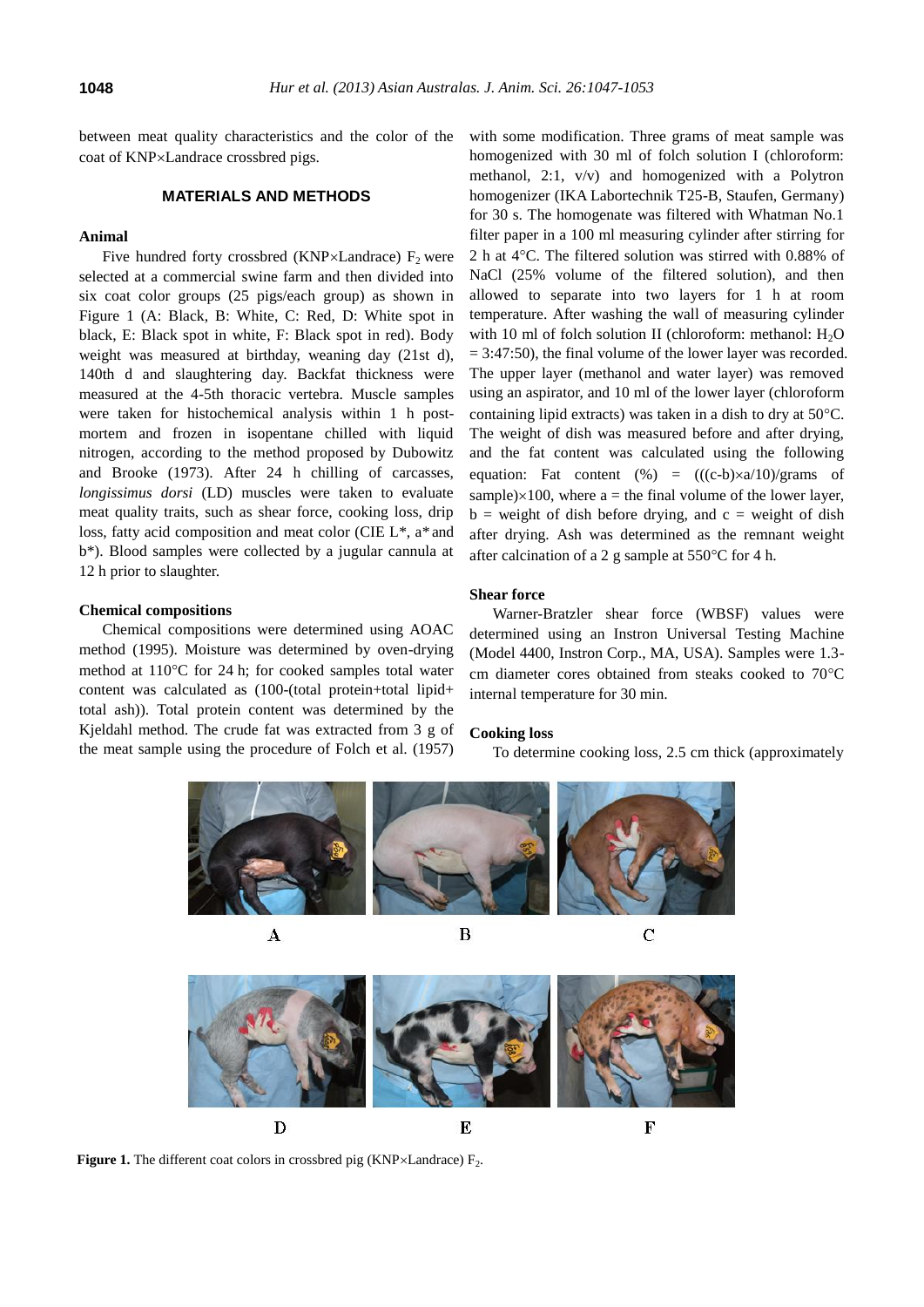150 g) sliced loin samples was placed plastic zipper bags and cooked to an internal temperature of  $70^{\circ}$ C in water bath. Cooking loss was determined by weight difference between uncooked and cooked samples. Calculation was: Cooking loss  $(\%)$  = before cooking weight (g)-after cooking weight (g)/before cooking weight  $(g) \times 100$ 

#### **Drip loss**

Drip loss was determined using a hanging method. Two 2.5 cm thick (approximately 150 g) slices were taken from the loin and hung in an airtight plastic container  $(18\times14\times10)$  at 4°C. The amount of drip was measured as the loss in weight of the slice after 48 h, and was expressed as a percentage of the initial weight. Calculation was: Drip loss  $(\%)$  = before hanging weight (g)-after hanging weight (g)/before hanging weight (g) $\times100$ .

#### **Fatty acid composition**

For fatty acid composition, lipids were extracted with chloroform and methanol as described by Folch et al. (1957). For lipid hydrolysis, an aliquot of lipid extract (30 mg) and 3 ml of 4%  $H<sub>2</sub>SO<sub>4</sub>$  in methanol were combined in a screw-capped test tube. The test tube was placed in boiling water ( $100^{\circ}$ C) for 20 min and subsequently cooled at room temperature. The resulting free fatty acids were methylated with 1 ml of 14% boron trifluoride in methanol at room temperature for 30 min. Water (1 ml) and hexane (5 ml) were added. Samples were vortexed and centrifuged at 500  $\times$ g for 10 min. The upper organic solvent layer was used to determine fatty acids composition. Fatty acid methyl esters were analyzed on a gas chromatograph (Agilent Technologies 6890N, Santa clara, CA, USA) equipped with an on-column injection port and flame-ionization detector. A Silica capillary column (Omegawax 320, 30 m×0.32 mm  $\times 0.25$  µm film; Supelco, Bellefonte, PA, USA) was used for the separation of the fatty acid methyl esters. The gas chromatography oven temperature was  $140^{\circ}$ C, and increased at a rate of  $2^{\circ}$ C/min to a final temperature of 230C. The temperatures of injector port and detector temperatures were set at  $240^{\circ}$ C and  $250^{\circ}$ C, respectively. Fatty acid methyl ester  $(1 \mu l)$  was injected onto the split injection port (100:1 split ratio). The flow rate for He carrier gas was 50 ml/min. Each fatty acid was identified by its retention time.

### **Meat color**

Meat color (CIE L\*a\*b\*) was measured on a surface of muscles using a Minolta Chromameter CR-300 (Minolta Co., Tokyo, Japan) that was standardized with a white plate  $(Y = 93.5, X = 0.3132, y = 0.3198).$ 

#### **Histochemical characteristics**

Transverse serial sections of  $10 \mu m$  were cut from entire

blocks  $(1.0\times1.0\times1.5$  cm) on a cryostat microtom (HM525, Microm GmbH, Germany) at -27°C and subsequently incubated for histochemical demonstration of myosin adenosine triphosphatase (mATPase) following alkaline (pH 10.75) and acid (pH 4.65) preincubation using a modified Brooke and Kaiser (1970) method. The stained sections were examined by an image analysis system (Image-Pro<sup>®</sup>plus 5.1, Media Cybernetics Inc., MD, USA). The muscle fibers were divided into fiber type I, IIA and IIB according to the nomenclature of Brooke and Kaiser (1970). About 600 fibers per sample were counted to estimate the distribution and size of fiber types. Fiber number and area percentages, fiber diameter and density were determined. Fiber number percentage refers to the ratio of counted fiber numbers of each fiber type to the total counted fiber number and fiber area percentage was the ratio of the total crosssectional area of each fiber type to the total measured fiber area. The density of fibers was calculated using the mean number of fibers per mm<sup>2</sup>.

## **Blood characteristics**

Fifteen ml blood samples were collected into ethylenediaminetetraacetic acid (EDTA) bottles by a jugular cannula at 12 h prior to slaughter and then stored in a cooler at  $5$  to  $10^{\circ}$ C. Total protein, creatin phosphokinase, white blood cell, red blood cell, hemoglobin and globulin were analyzed by using a whole blood analyzer (VetScan, ABAXIS, CA, USA), and triglyceride and cholesterol were analyzed by using a serum analyzer (Vetabc, Scil, Viernheim, Germany) as specified by the manufacturer.

#### **Statistical analysis**

The experimental data were analyzed by the analysis of variance procedure of statistical analysis systems (SAS, 2002), and the Duncan's multiple range test was used to determine the significant differences among means at 5% level of significance (SAS, 2002). Pearson correlation coefficients were determined to describe the relationship between muscle fiber characteristics and meat quality and carcass traits using partial correlation coefficients (SAS, 2002).

## **RESULTS AND DISCUSSION**

#### **Carcass characteristics**

Body weight, carcass weight, backfat thickness and chemical compositions are presented in Table 1. As expected, birth weight, 21st d weight, 140th d weight and carcass weight were significantly different among the different coat color groups. The D group (white spot in a black coat) showed significantly higher body weight, e.g. birth weight, 140th d weight and carcass weight, than did the other groups, whereas the C group (red coat ) showed a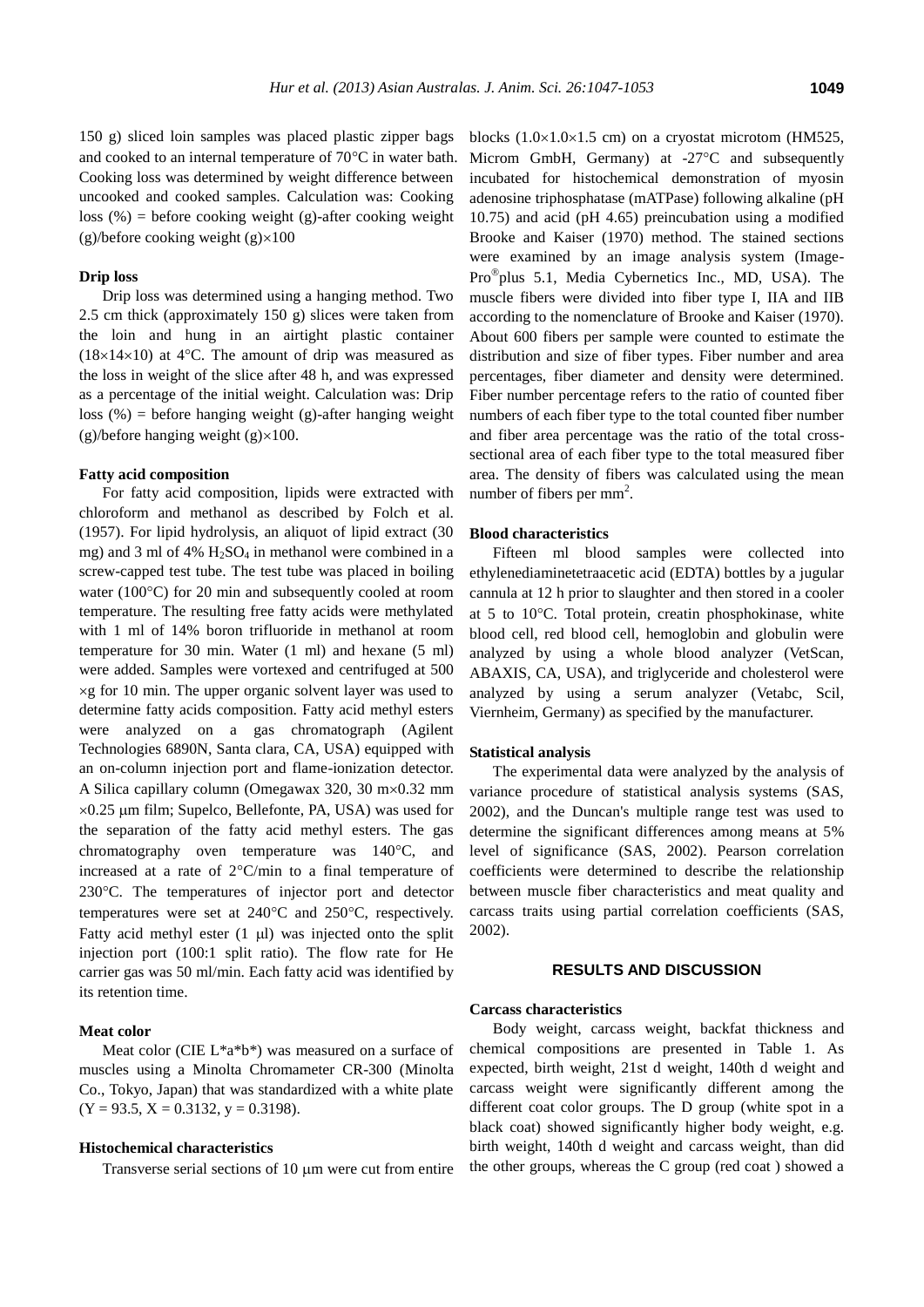| <b>Measurements</b>     | Coat color groups              |                                |                               |                               |                                |                               |  |
|-------------------------|--------------------------------|--------------------------------|-------------------------------|-------------------------------|--------------------------------|-------------------------------|--|
|                         | $A^1$                          | B                              | C                             | D                             | E                              | $\mathbf{F}$                  |  |
| Birth weight (kg)       | $1.45 \pm 0.25^{\rm B}$        | $1.52 \pm 0.30^{\rm B}$        | $1.60 {\pm} 0.28^\text{AB}$   | $1.71 \pm 0.27$ <sup>A</sup>  | $1.52 \pm 0.13^{\rm B}$        | $1.42 \pm 0.12^{\rm B}$       |  |
| $21st$ d weight $(kg)$  | $6.30\pm0.52^{\rm BC}$         | $6.61 \pm 0.35^{\rm BC}$       | $7.48 \pm 0.17^{\rm A}$       | $6.78 \pm 0.22^{AB}$          | $6.39 \pm 0.39$ <sup>BC</sup>  | $5.79 \pm 0.16$ <sup>C</sup>  |  |
| 140th d weight (kg)     | 69.67 $\pm$ 0.83 <sup>AB</sup> | $73.33\pm0.68^{\rm A}$         | $66.00 \pm 0.34$ <sup>B</sup> | $72.91 \pm 0.56$ <sup>A</sup> | $72.64 \pm 0.77^{\rm A}$       | 70.36±0.87 <sup>AB</sup>      |  |
| Carcass weight (kg)     | $78.18 \pm 1.56$ <sup>A</sup>  | $80.82 \pm 1.98$ <sup>A</sup>  | $68.60 \pm 2.01^{\mathrm{B}}$ | $78.23 \pm 1.25$ <sup>A</sup> | 79.19 $\pm$ 1.68 <sup>A</sup>  | $82.55 \pm 1.44^{\rm A}$      |  |
| Back fat thickness (mm) | $22.72 \pm 0.89$ <sup>AB</sup> | $23.66 \pm 0.47$ <sup>AB</sup> | $17.60 \pm 1.01$ <sup>C</sup> | $19.77 \pm 0.96^{\text{BC}}$  | $23.11 \pm 0.45$ <sup>AB</sup> | $25.73 \pm 0.75$ <sup>A</sup> |  |
| Moisture $(\%)$         | $73.73 \pm 2.13$               | 73.82±1.89                     | 74.25±3.21                    | $73.63 \pm 2.45$              | $74.03\pm3.10$                 | $73.52 \pm 2.14$              |  |
| Crude protein $(\%)$    | $22.03 \pm 2.32$               | $21.90 \pm 1.56$               | $21.75 \pm 0.78$              | $21.85 \pm 1.23$              | $21.97 \pm 2.35$               | $22.34 \pm 2.61$              |  |
| Crude fat $(\%)$        | $3.22 \pm 0.78$                | $3.13 \pm 0.93$                | $2.91 \pm 0.81$               | $2.96 \pm 0.15$               | $2.77 \pm 0.96$                | $3.04 \pm 0.44$               |  |
| Ash                     | $1.02 \pm 0.02$                | $1.15 \pm 0.25$                | $1.09 \pm 0.87$               | $1.56 \pm 0.23$               | $1.23 \pm 0.41$                | $1.10\pm0.20$                 |  |

**Table 1.** Carcass characteristics and chemical compositions of crossbred pigs (KNP $\times$ Landrace)  $F_2$ 

 $\overline{AB,C}$  Means ( $\pm$ SD) with different letters are significantly different (p<0.05).

<sup>1</sup> A: Black coat color, B: White coat color, C: Red coat color, D: White spot in black coat color, E: Black spot in white coat color, F: Black spot in red coat color. N = 580.

significantly lower body weight at the finishing stage (140th day weight and carcass weight) compared to other groups. We present the quality characteristics in Table 2. In terms of meat quality characteristics, shear force, cooking loss and meat color were not significantly different among the different coat color groups, whereas drip loss was significantly higher in F than other groups. Sanude et al. (2004) reported that breed type and slaughter weight influence carcass and meat quality parameters in several ways, including the properties and structure of muscle and meat physiology. Huff and Parrish (1993) also suggested that within the same breed type, the most important intrinsic factors affecting meat quality are age, live weight and sex. However, other studies (Cisneros et al., 1996; Latorre et al., 2004; Piao et al., 2004; Correa et al., 2006) showed that the meat qualities were not affected by growth rate and slaughter weight. Moreover, Correa et al. (2006) suggested that pigs can be slaughtered at heavier weight without compromising carcass and meat quality. We also observed that body weight, carcass weight or back fat thickness are not related to the meat quality characteristics and blood

parameters. In this regard, we assume that meat qualities are more closely related with marbling, WHC and color rather than body weight and carcass weight.

Cho et al. (2007) reported that the carcass weight of KNP ranged from 40.34 to 65.32 kg, whereas the carcass weight of KNP and Landrace crossbred pigs  $F_2$  ranged from 68.60 to 82.55 kg. This indicates that the carcass weight of KNP can be improved by crossbreeding with the Landrace race. However, this study indicated that carcass weights had no effect on the meat and blood characteristics. Chemical compositions were not significantly different among the different groups. In general, body weight is related to back fat thickness or intramuscular fat contents. In this study, back fat thickness was significantly lower in C group (red coat) than other groups. The back fat thickness may be influenced by body weight because the body weight was lower in the C group (red coat) than other groups. Back fat is normally used to predict the intramuscular fat contents in pigs. de Koning et al. (1999) found that intramuscular fat content increased when increased as the back fat thickness in pig increased. In our previous study, the carcass weight

**Table 2.** Quality characteristics of crossbred pigs (KNP $\times$ Landrace)  $F_2$ 

| <b>Measurements</b> |                            | Coat color groups       |                       |                               |                   |                      |                            |  |  |
|---------------------|----------------------------|-------------------------|-----------------------|-------------------------------|-------------------|----------------------|----------------------------|--|--|
|                     |                            | $A^1$                   | B                     | C                             | D                 | E                    | F                          |  |  |
| Shear force $(kg)$  |                            | $3.57 \pm 0.54$         | $3.60\pm0.98$         | $3.20 \pm 0.61$               | $3.47\pm0.48$     | $3.51 \pm 0.87$      | $3.63\pm0.90$              |  |  |
|                     | Cooking loss $(\%)$        | $35.53 \pm 2.23$        | $35.82 \pm 3.14$      | $38.67 \pm 1.27$              | 35.87±2.91        | $35.77 \pm 2.30$     | $34.33 \pm 3.08$           |  |  |
| Drip loss $(\%)$    |                            | $2.11 \pm 0.23^{\rm B}$ | $2.06\pm0.15^{\rm B}$ | $2.28 \pm 0.24$ <sup>AB</sup> | $2.06\pm0.07^{B}$ | $2.28 \pm 0.30^{AB}$ | $3.23 \pm 0.41^{\text{A}}$ |  |  |
|                     | Saturated fatty acids (%)  | $40.75 \pm 2.45$        | $40.63 \pm 3.01$      | $40.28 \pm 2.87$              | $41.95 \pm 3.45$  | $40.81 \pm 1.23$     | $40.42 \pm 2.98$           |  |  |
|                     | Unsaturated fatty acid (%) | $59.25 \pm 1.85$        | $59.37 \pm 0.79$      | $59.72 \pm 2.13$              | $58.05 \pm 3.07$  | $59.19 \pm 2.65$     | 59.58±3.09                 |  |  |
|                     | Meat color by meat grader  | $4.09 \pm 1.12$         | $4.03\pm0.39$         | $4.25 \pm 0.87$               | $3.93 \pm 1.12$   | $4.02\pm0.96$        | $3.91 \pm 0.27$            |  |  |
| Color               | $L^*$ value                | $48.58 \pm 1.45$        | $48.76 \pm 1.23$      | $49.94 \pm 2.08$              | $48.42 \pm 1.65$  | $49.56 \pm 2.00$     | $49.45 \pm 1.56$           |  |  |
|                     | a* value                   | $8.61 \pm 1.23$         | $8.42 \pm 1.45$       | $9.76 \pm 2.30$               | $7.68 \pm 0.21$   | $8.15 \pm 0.79$      | $8.21 \pm 1.10$            |  |  |
|                     | $h^*$ value                | $3.30\pm0.24$           | $3.17 \pm 0.87$       | $3.86\pm0.39$                 | $2.80\pm0.78$     | $3.26 \pm 1.23$      | $3.41 \pm 1.12$            |  |  |

<sup>A,B</sup> Means ( $\pm$ SD) with different letters are significantly different (p<0.05).

<sup>1</sup> A: Black coat color, B: White coat color, C: Red coat color, D: White spot in black coat color, E: Black spot in white coat color, F: Black spot in red coat color.  $N = 580$ .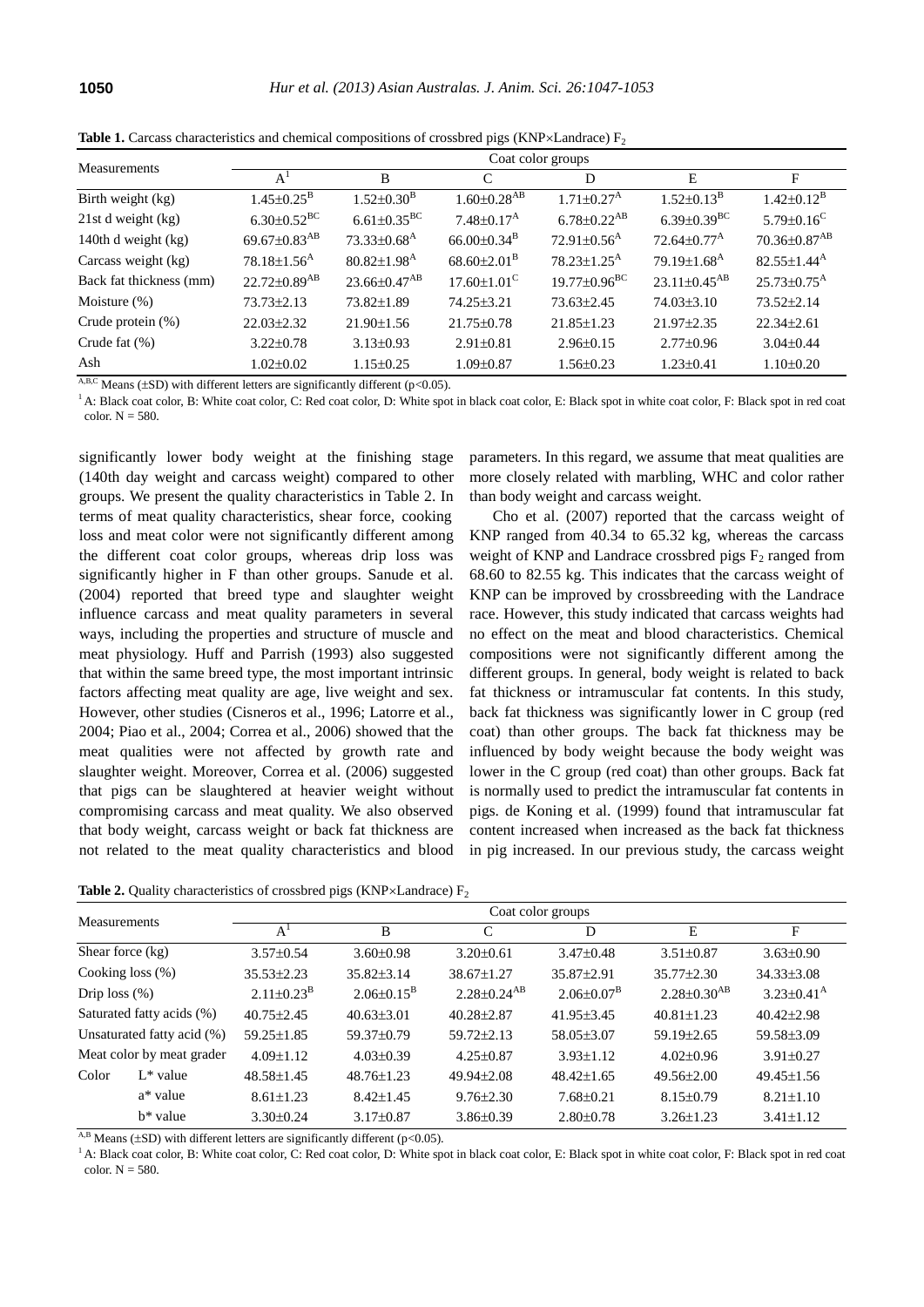of crossbred pigs varied, from 75.40 to 104.40 kg, and back fat thickness and intramuscular fat contents increased with increased as the body weight of crossbred pigs increased (unpublished data). These results agreed with Galián et al. (2009), who reported that heavier pigs showed higher intramuscular fat levels and darker color (lower L\* value). However, body weight and back fat thickness were not influenced by the crude fat contents in this study. The chemical composition, including crude fat contents, was not related to the coat color.

Korean meat consumers have a unique patterns of meat consumption. Most consumers prefer meats containing a higher percentage of fat, such as belly or chuck roll, than lean meats. This differs from the Chinese, Japanese and western countries. Moreover, black pigs, such as KNP or Berkshire, are highly appreciated by Korean consumers because they believe that black pigs have high redness and intramuscular fat content compared with other pig breeds. There are clear differences in the character of KNP meat compared to western breeds such as Yorkshire (Kim et al., 2009). KNP meat color indeed has significantly higher redness and yellowness than that of Yorkshire meat (Kim et al., 2008). Park et al. (2007) reported that the intramuscular fat content and back fat thickness were significantly higher for KNP than the Landrace breed (Park et al., 2007), although their body weight and growth rate are lower than other commercial pig breeds. Conversely, other factors such as water holding capacity and pH were not significantly different between the two breeds (Kim et al., 2008). These two breeds were selected for opposite reasons: fats and efficient growth in the Yorkshire breed and meat quality for KNP (Kim et al., 2009). In this study we noticed that most meat quality characteristics were not significantly different

among the coat color groups of crossbred pigs. These results can be explained that meat quality characteristic may be due to the fact that the pigs of this study were the second generation crossbred  $(F_2)$ . Thus, meat quality characteristic may be genetically diluted and mixed by crossbreeding with Landrace.

## **Histochemical characteristics**

Histochemical characteristics as a muscle fiber types are presented in Figure 2. Muscle fiber types were classified into three fiber types, namely fiber type I, IIA and IIB, according to the nomenclature of Brooke and Kaiser (1970). Muscle fiber diameter and fiber density were not significantly different among the different coat color groups  $(p<0.05)$ . Fiber number of type IIB was higher in the E group and significantly lower in the B (White) and F (Black spot in red) groups. However, fiber area of type IIB was significantly greater in the B (White) group than those of other coat color groups. Ryu et al. (2005) reported that the fiber number and area percentage were not affected by muscle mass (carcass weight and loin-eye area). However, we found here that fiber number composition and area composition showed to be significantly different with different muscle mass (carcass weight), although type I and type IIA were not significantly different among the different coat color groups and muscle mass. Type IIB fiber is closely related to water-holding capacity (WHC), color, tenderness and pH. An increase of higher type IIB fiber is related to a decreased WHC and an increased toughness (Seiedeman and Crouse, 1986; Karlsson et al., 1993, Ryu and Kim, 2006). Moreover, Park et al. (2007) reported that red muscles are mainly composed of oxidative type I fibers, whereas white muscles are mainly composed of glycolytic



Figure 2. Distribution of muscle fiber types of the *longissmus dorsi* muscles in crossbred pig (KNP×Landrace) F<sub>2</sub>. Serial sections of muscles were stained for myosin ATPase reactivity after preincubation at pH 4.65. Magnification of  $100 \times$  was used (Bar = 50 µm). A: Black, B: White, C: Red, D: White spot in black, E: Black spot in white, F: Black spot in red.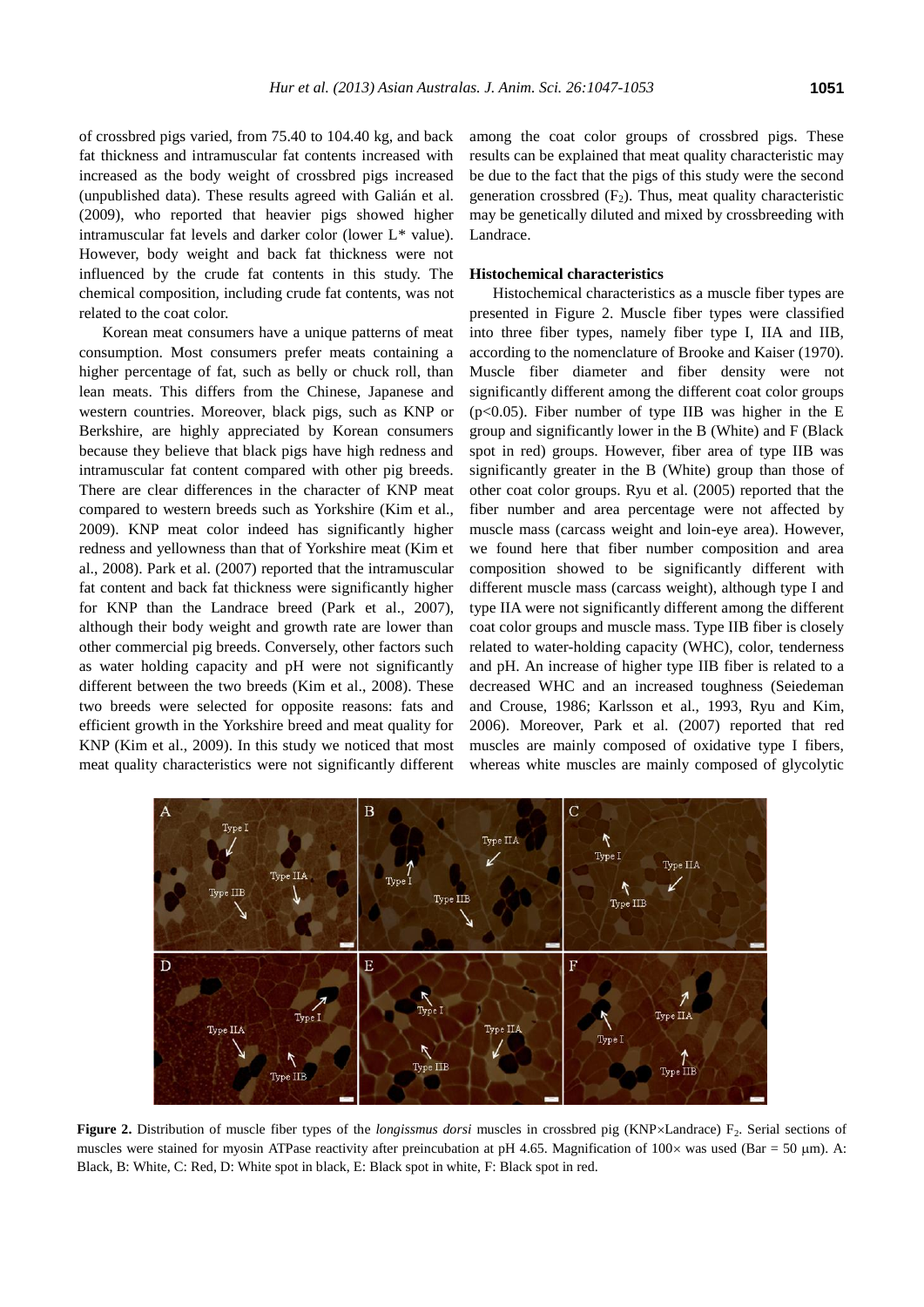**Table 3.** Blood characteristics of crossbred pigs (KNP $\times$ Landrace)  $F_2$ 

| <b>Measurements</b>                   | Coat color groups       |                         |                               |                            |                         |                           |  |
|---------------------------------------|-------------------------|-------------------------|-------------------------------|----------------------------|-------------------------|---------------------------|--|
|                                       | A                       | B                       | ⌒                             | D                          | E                       | F                         |  |
| Total protein $(g/dl)$                | $7.56 \pm 0.89$         | $7.57+0.54$             | $7.10+0.69$                   | $7.53 \pm 0.70$            | $7.65 \pm 0.87$         | $7.46 \pm 0.80$           |  |
| Triglyceride (mg/dl)                  | 39.80±3.25              | $42.32 + 2.12$          | $38.60 + 1.87$                | $40.00 + 3.21$             | $44.91 + 4.69$          | $42.91 + 5.14$            |  |
| Cholesterol (mg/dl)                   | $97.65 + 6.23$          | $97.06 + 5.30$          | $90.50 + 2.54$                | $101.67 + 3.69$            | $101.76 + 5.12$         | $97.89 + 3.29$            |  |
| Creatine phosphokinase (CPK) mU/ml    | 3,369.39±250            | 3,240.78±356            | 2,780.00±120                  | $1.879.41\pm351$           | $3,014.67\pm 657$       | $3,102.95 \pm 701$        |  |
| White blood cell $(10^3/\text{mm}^3)$ | 16.83+3.21              | $16.67 + 1.38$          | $20.60 + 4.12$                | $16.49 + 3.78$             | $16.83 + 5.12$          | $16.29 \pm 3.70$          |  |
| Red blood cell $(10^6/\text{mm}^3)$   | $8.13 \pm 0.21^{\rm A}$ | $7.46 \pm 0.35^{\rm B}$ | $7.80 \pm 0.17$ <sup>AB</sup> | $8.02 \pm 0.13^{\text{A}}$ | $7.98 \pm 0.30^{\rm A}$ | $7.77+0.27$ <sup>AB</sup> |  |
| Hemoglobin(g/dl)                      | 12.94+1.03              | $12.61 + 2.54$          | $12.28 + 1.87$                | $12.21 + 3.20$             | $13.01 + 0.87$          | $13.32 + 1.28$            |  |
| Globulin $(g/dl)$                     | $3.22 \pm 0.56$         | $3.21 \pm 0.27$         | $2.80 \pm 0.92$               | $3.10\pm0.53$              | $3.32 \pm 0.14$         | $3.11\pm0.30$             |  |

 $A$ ,B Means ( $\pm$ SD) with different letters are significantly different (p<0.05).

<sup>1</sup> A: Black coat color, B: White coat color, C: Red coat color, D: White spot in black coat color, E: Black spot in white coat color, F: Black spot in red coat color.  $N = 580$ .

type IIB fibers. Our results indicated that the changes of both fiber number and fiber area of type IIB did not influenced the WHC, color or shear force in any of the coat groups.

## **Blood characteristics**

The blood characteristics are presented in Table 3. Most blood characteristics were not significantly different among the different coat color groups, except red blood cells. Red blood cell count was significantly higher in group D (white spot in black coat color) and E (black spot in white coat color) than in other groups. In general, red blood cells contain the hemoglobin molecule. It has a marked effect on meat color because hemoglobin has the ability to bind with several chemical compounds, including oxygen, water and nitrite. We found that, red blood cells were significantly

different among the different coat color groups. Interestingly, though, the difference of red blood cell did not influenced meat color. Moreover, blood lipids, such triglyceride and cholesterol, also were not significantly different among the different groups. This indicates that blood characteristics do not influenced meat quality and carcass characteristics in different coat color groups of crossbred pigs.

#### **Final remarks**

As mentioned above, Korean meat consumers prefer black coat color pigs to white coat color pigs, and the reddish meat of KNP with higher intramuscular fat content is the most important factors to the Korean consumer. However, we observed that coat color of crossbred pigs F2 (Korean native  $\text{pi} \times \text{L}$ andrace) is not related to the meat

**Table 4.** Histochemical characteristics of crossbred pigs (KNP $\times$ Landrace) F<sub>2</sub>

| Measurements                            |                               | Coat color groups             |                                |                                |                               |                               |  |  |  |
|-----------------------------------------|-------------------------------|-------------------------------|--------------------------------|--------------------------------|-------------------------------|-------------------------------|--|--|--|
|                                         | $A^1$                         | B                             | $\mathcal{C}$                  | D                              | E                             | $\mathbf F$                   |  |  |  |
| Fiber number composition (%)            |                               |                               |                                |                                |                               |                               |  |  |  |
| Type I                                  | $12.01 \pm 3.12$              | $12.96 \pm 2.69$              | 11.59±4.14                     | $7.58 \pm 2.45$                | $8.06 \pm 3.08$               | $14.36 \pm 1.69$              |  |  |  |
| Type IIA                                | $10.02{\pm}3.45$              | $12.00 \pm 2.56$              | $11.73 \pm 3.87$               | $8.86 \pm 6.24$                | $4.83 \pm 3.89$               | $9.85 \pm 5.78$               |  |  |  |
| Type IIB                                | 77.97±0.77 <sup>BC</sup>      | $75.04 \pm 0.23$ <sup>C</sup> | $76.68 \pm 0.56$ <sup>BC</sup> | $83.57 \pm 0.63$ <sup>AB</sup> | $87.11 \pm 0.54$ <sup>A</sup> | $75.79 \pm 0.47$ <sup>C</sup> |  |  |  |
| Fiber area composition (%)              |                               |                               |                                |                                |                               |                               |  |  |  |
| Type I                                  | $11.11\pm3.56$                | 15.07±4.68                    | $9.06 \pm 2.17$                | $8.87{\pm}4.32$                | $7.33 \pm 2.56$               | $9.01 \pm 3.25$               |  |  |  |
| Type IIA                                | $6.82{\pm}3.21$               | $14.41 \pm 2.36$              | $7.40{\pm}4.21$                | $9.77 \pm 1.87$                | $5.25 \pm 2.65$               | $6.43{\pm}3.47$               |  |  |  |
| Type IIB                                | 82.07 $\pm$ 0.89 <sup>A</sup> | $70.52 \pm 1.01$ <sup>B</sup> | $83.54 \pm 1.23^{\rm A}$       | $81.35 \pm 0.97$ <sup>A</sup>  | $87.42 \pm 0.84$ <sup>A</sup> | $84.55 \pm 1.03^{\text{A}}$   |  |  |  |
| Fiber diameter $(\mu m)$                |                               |                               |                                |                                |                               |                               |  |  |  |
| Type I                                  | $67.14 \pm 2.36$              | 71.78±3.65                    | 70.21±4.56                     | 72.00±3.57                     | $66.14 \pm 2.48$              | 63.75±4.57                    |  |  |  |
| Type IIA                                | 64.39±3.56                    | 73.82±2.74                    | 66.98±1.08                     | $70.22 \pm 2.36$               | 73.77±3.14                    | $63.60 \pm 6.02$              |  |  |  |
| Type IIB                                | $72.14 \pm 1.78$              | $60.32{\pm}4.69$              | 83.37±4.75                     | $62.41 \pm 6.10$               | 67.30±3.04                    | 84.26±4.08                    |  |  |  |
| Fiber density (number/mm <sup>2</sup> ) |                               |                               |                                |                                |                               |                               |  |  |  |
| Type I                                  | $26.77 \pm 2.13$              | $34.42 \pm 1.18$              | $19.31 \pm 2.31$               | $19.99 \pm 3.65$               | $20.82 \pm 2.21$              | $27.37 \pm 3.14$              |  |  |  |
| Type IIA                                | $21.30 \pm 3.23$              | $32.66 \pm 2.36$              | $20.92 \pm 3.64$               | $23.23 \pm 2.31$               | $11.36 \pm 3.12$              | $16.21 \pm 1.01$              |  |  |  |
| Type IIB                                | 171.75±3.69                   | 200.44±4.56                   | 131.50±10.30                   | 221.85±9.02                    | 228.04±6.28                   | 143.67±4.78                   |  |  |  |

A,B,C Means ( $\pm$ SD) with different letters are significantly different (p<0.05).

<sup>1</sup> A: Black coat color, B: White coat color, C: Red coat color, D: White spot in black coat color, E: Black spot in white coat color, F: Black spot in red coat color.  $N = 90$ .